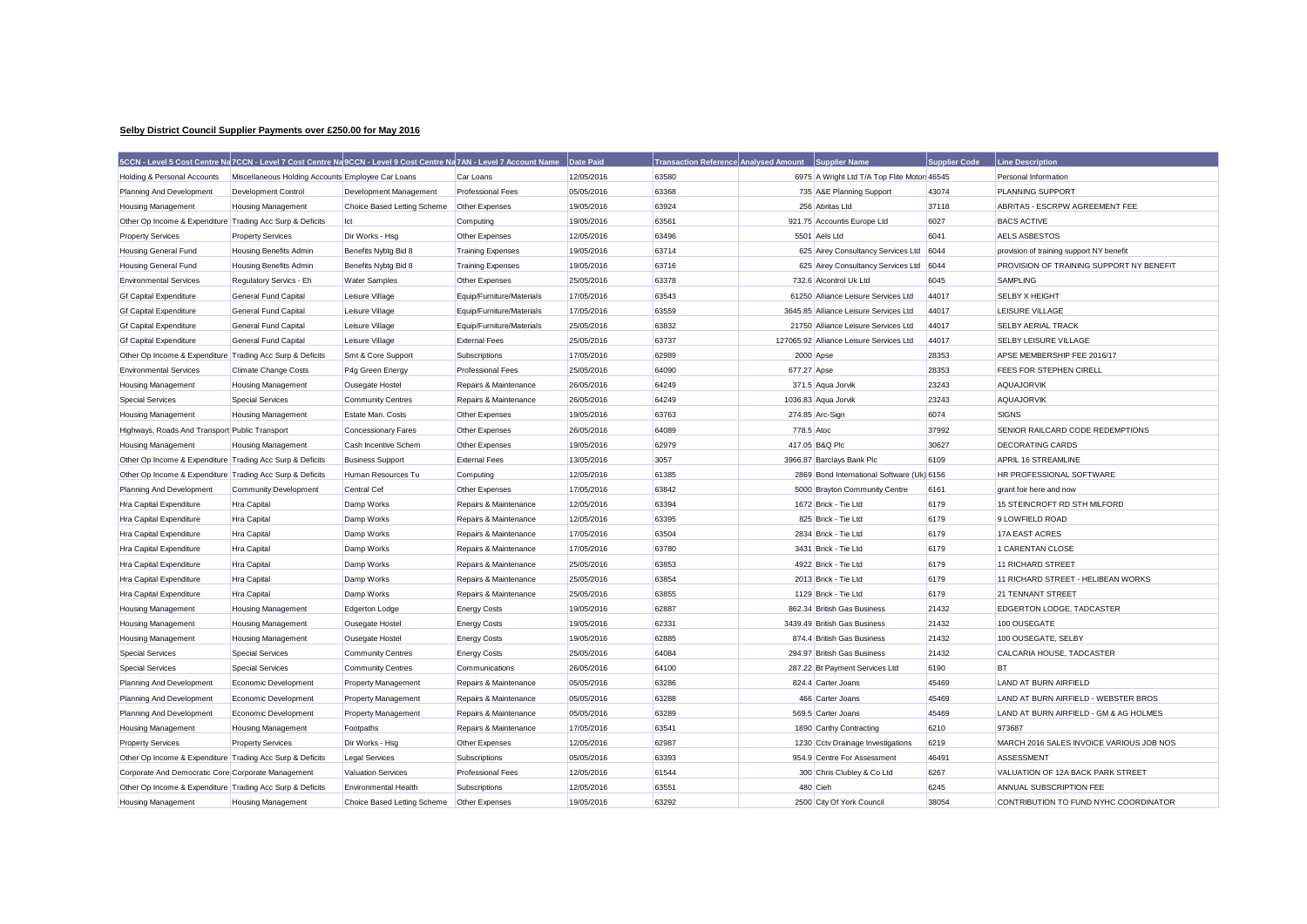| Other Op Income & Expenditure Trading Acc Surp & Deficits |                                                             | Data & System                                      | Computing                 | 25/05/2016 | 63487 | 1016 Covalent Software Ltd                     | 6305  | ANNUAL SUBSCRIPTION                        |
|-----------------------------------------------------------|-------------------------------------------------------------|----------------------------------------------------|---------------------------|------------|-------|------------------------------------------------|-------|--------------------------------------------|
| Planning And Development                                  | Community Development                                       | Southern Cef                                       | Other Expenses            | 12/05/2016 | 63494 | 360 Create Tvt                                 | 46533 | <b>FLYERS</b>                              |
| Other Op Income & Expenditure Trading Acc Surp & Deficits |                                                             | <b>Legal Services</b>                              | Misc Income               | 19/05/2016 | 63950 | 500 Daniel Gath Homes Ltd                      | 6329  | REFUND OF LEGAL FEES                       |
| <b>Property Services</b>                                  | <b>Property Services</b>                                    | Dir Works - Hsg                                    | Equip/Furniture/Materials | 25/05/2016 | 63566 | 1434.52 Db Electrical Wholesale Selby Lt 36613 |       | GOOD ORDERED FROM DB ELECTRICAL            |
| Gen Grants & Collection Fund                              | Taxation & Non-Specific Grants Gen Fund Income              |                                                    | Misc Income               | 13/05/2016 | 3051  | 1333729 Department For Communities & 6345      |       | NNDR/RSG 030516                            |
| Holding & Personal Accounts                               | Miscellaneous Holding Accounts Nndr Coll Fund Account       |                                                    | <b>Collection Fund</b>    | 13/05/2016 | 3051  | 817863 Department For Communities & 6345       |       | NNDR/RSG 030516                            |
| Gen Grants & Collection Fund                              | Taxation & Non-Specific Grants Gen Fund Income              |                                                    | Misc Income               | 20/05/2016 | 3052  | 1333729 Department For Communities & 6345      |       | NNDR/RSG 190516                            |
| Holding & Personal Accounts                               | Miscellaneous Holding Accounts Nndr Coll Fund Account       |                                                    | <b>Collection Fund</b>    | 20/05/2016 | 3052  | 817864 Department For Communities & 6345       |       | NNDR/RSG 190516                            |
| Corporate And Democratic Core Democratic Rep & Mgmnt      |                                                             | <b>Civic Functions</b>                             | Other Expenses            | 12/05/2016 | 63293 | 500 Distinctive Catering                       | 6879  | AFTERNOON TEA BUFFET                       |
| Corporate And Democratic Core Democratic Rep & Mgmnt      |                                                             | Chairmans Allowance                                | <b>Members Allowances</b> | 25/05/2016 | 64050 | 400 Distinctive Catering                       | 6879  | BUFFET TEA AT CIVIC CENTRE                 |
| Other Op Income & Expenditure Trading Acc Surp & Deficits |                                                             | Smt & Core Support                                 | <b>Subscriptions</b>      | 25/05/2016 | 63948 | 330 District Councils Network                  | 26040 | <b>ANNUAL FEE</b>                          |
| Planning And Development                                  | Economic Development                                        | P4g Growing Enterprise                             | Direct Salaries & Wages   | 05/05/2016 | 62716 | 3418.71 East Riding Of Yorkshire Council 6383  |       | FEBRUARY 2016 - SECONDMENT                 |
| Planning And Development                                  | Economic Development                                        | P4g Growing Enterprise                             | Direct Salaries & Wages   | 05/05/2016 | 62723 | 2511.96 East Riding Of Yorkshire Council 6383  |       | MARCH 2016 - SECONDMENT                    |
| Other Op Income & Expenditure Trading Acc Surp & Deficits |                                                             | Human Resources Tu                                 | Other Costs               | 19/05/2016 | 63932 | 356.25 Edenred (Uk Group) Ltd                  | 26124 | <b>COMP VOUCHERS</b>                       |
| Planning And Development                                  | <b>Community Development</b>                                | Southern Cef                                       | Other Expenses            | 19/05/2016 | 63953 | 1000 Eggborough Methodist Church 46592         |       | CEF GRANT                                  |
| Holding & Personal Accounts                               | Miscellaneous Holding Accounts Sect 106 Ros - Dev Contrib   |                                                    | Eggborough Parish         | 19/05/2016 | 63963 | 30202.5 Eggborough Parish Council              | 6387  | <b>WESTFIELD GROVE PROJECT</b>             |
| Holding & Personal Accounts                               | Miscellaneous Holding Accounts Pcc Election Holding Account |                                                    | Other Expenses            | 17/05/2016 | 62985 | 19395.29 Electoral Reform Services             | 6390  | POLL CARDS                                 |
| <b>Cultural And Related Services</b>                      | Open Spaces                                                 | Community Parks & Open Space Repairs & Maintenance |                           | 25/05/2016 | 63396 | 4216.1 Enterprise Managed Services Ltd 6404    |       | WASTE MANAGEMENT APRIL                     |
| <b>Cultural And Related Services</b>                      | Open Spaces                                                 | <b>Grass Cutting</b>                               | Repairs & Maintenance     | 25/05/2016 | 63396 | 2764.64 Enterprise Managed Services Ltd 6404   |       | WASTE MANAGEMENT APRIL                     |
| <b>Cultural And Related Services</b>                      | Open Spaces                                                 | Selby Park                                         | Repairs & Maintenance     | 25/05/2016 | 63396 | 8524.94 Enterprise Managed Services Ltd 6404   |       | WASTE MANAGEMENT APRIL                     |
| <b>Cultural And Related Services</b>                      | Recreation & Sport                                          | Selby Leisure Centre                               | Repairs & Maintenance     | 25/05/2016 | 63396 | 727.58 Enterprise Managed Services Ltd 6404    |       | WASTE MANAGEMENT APRIL                     |
| <b>Environmental Services</b>                             | <b>Cemetery Services</b>                                    | <b>Closed Burial Ground</b>                        | Repairs & Maintenance     | 25/05/2016 | 63396 | 1093.14 Enterprise Managed Services Ltd 6404   |       | WASTE MANAGEMENT APRIL                     |
| <b>Environmental Services</b>                             | Recycling                                                   | Recycling                                          | <b>External Fees</b>      | 25/05/2016 | 63396 | 116513.72 Enterprise Managed Services Ltd 6404 |       | WASTE MANAGEMENT APRIL                     |
| <b>Environmental Services</b>                             | <b>Street Cleansing</b>                                     | <b>Street Cleansing</b>                            | <b>External Fees</b>      | 25/05/2016 | 63396 | 45514.72 Enterprise Managed Services Ltd 6404  |       | WASTE MANAGEMENT APRIL                     |
| <b>Environmental Services</b>                             | <b>Trade Waste</b>                                          | <b>Clinical Waste</b>                              | <b>External Fees</b>      | 25/05/2016 | 63396 | 4251.65 Enterprise Managed Services Ltd 6404   |       | WASTE MANAGEMENT APRIL                     |
| <b>Environmental Services</b>                             | <b>Trade Waste</b>                                          | <b>Commercial Waste</b>                            | <b>External Fees</b>      | 25/05/2016 | 63396 | 25056.25 Enterprise Managed Services Ltd 6404  |       | WASTE MANAGEMENT APRIL                     |
| <b>Environmental Services</b>                             | <b>Waste Collection</b>                                     | Dom.Wheeled Bins/Sac                               | <b>External Fees</b>      | 25/05/2016 | 63396 | 21419.69 Enterprise Managed Services Ltd 6404  |       | WASTE MANAGEMENT APRIL                     |
| <b>Environmental Services</b>                             | <b>Waste Collection</b>                                     | <b>Refuse Collection General</b>                   | Advertising               | 25/05/2016 | 63396 | 1610.29 Enterprise Managed Services Ltd 6404   |       | WASTE MANAGEMENT APRIL                     |
| <b>Environmental Services</b>                             | <b>Waste Collection</b>                                     | <b>Refuse Collection General</b>                   | <b>External Fees</b>      | 25/05/2016 | 63396 | 84341.06 Enterprise Managed Services Ltd 6404  |       | WASTE MANAGEMENT APRIL                     |
| Highways, Roads And Transport Parking Services            |                                                             | Car Parks-Other                                    | Repairs & Maintenance     | 25/05/2016 | 63396 | 269.6 Enterprise Managed Services Ltd 6404     |       | WASTE MANAGEMENT APRIL                     |
| <b>Special Services</b>                                   | <b>Special Services</b>                                     | Grassed Areas & Open Spaces Repairs & Maintenance  |                           | 25/05/2016 | 63396 | 7307.71 Enterprise Managed Services Ltd 6404   |       | WASTE MANAGEMENT APRIL                     |
| Hra Capital Expenditure                                   | <b>Hra Capital</b>                                          | Damp Works                                         | Repairs & Maintenance     | 17/05/2016 | 63312 | 968 Envirovent Ltd                             | 6406  | 25 primrose grove                          |
| Hra Capital Expenditure                                   | Hra Capital                                                 | Damp Works                                         | Repairs & Maintenance     | 25/05/2016 | 63528 | 719 Envirovent Ltd                             | 6406  | 971968                                     |
| <b>Property Services</b>                                  | <b>Property Services</b>                                    | Dir Works - Hsg                                    | Equip/Furniture/Materials | 05/05/2016 | 62913 | 1050.08 Fairfax Plant Hire                     | 6509  | <b>MARCH STATEMENT</b>                     |
| Corporate And Democratic Core Democratic Rep & Mgmnt      |                                                             | <b>Civic Functions</b>                             | Other Expenses            | 17/05/2016 | 63317 | 643 G & H Davidson                             | 6332  | Past Chairman's Badge & Silver             |
| Highways, Roads And Transport Parking Services            |                                                             | Car Parks Enforcement                              | <b>External Fees</b>      | 19/05/2016 | 63748 | 637.63 Harrogate Borough Council               | 45977 | PCN ENFORCEMENT                            |
| Other Op Income & Expenditure Trading Acc Surp & Deficits |                                                             | Smt & Core Support                                 | <b>Professional Fees</b>  | 17/05/2016 | 63564 | 2937.6 Hb Hr Consulting Ltd                    | 44794 | <b>APRIL 2016</b>                          |
| Housing Management                                        | <b>Housing Management</b>                                   | Central Heating-Gas                                | Repairs & Maintenance     | 25/05/2016 | 63359 | 21803.4 Help-Link Uk Ltd                       | 21887 | <b>HELPLINK GAS</b>                        |
| Hra Capital Expenditure                                   | <b>Hra Capital</b>                                          | <b>Central Heating Systems</b>                     | Repairs & Maintenance     | 25/05/2016 | 63359 | 21040.11 Help-Link Uk Ltd                      | 21887 | <b>HELPLINK GAS</b>                        |
| Other Op Income & Expenditure Trading Acc Surp & Deficits |                                                             | Debt Control                                       | Other Expenses            | 17/05/2016 | 63725 | 477.7 Henriksen Ltd                            | 6555  | COMMISSION ON DEBT COLLECTED               |
| Hra Capital Expenditure                                   | <b>Hra Capital</b>                                          | <b>Garage Sites</b>                                | Repairs & Maintenance     | 12/05/2016 | 62940 | 3750 Hobman Doors                              | 6596  | GARAGE DOORS AT WESTFIELD ROAD. EGGBOROUGH |
| <b>Property Services</b>                                  | <b>Property Services</b>                                    | Dir Works - Hsg                                    | Equip/Furniture/Materials | 05/05/2016 | 62912 | 7044.64 Howdens Joinery Ltd                    | 21474 | <b>MARCH STATEMENT</b>                     |
| <b>Property Services</b>                                  | <b>Property Services</b>                                    | Dir Works - Hsg                                    | Equip/Furniture/Materials | 25/05/2016 | 63902 | 3384.95 Howdens Joinery Ltd                    | 21474 | APRIL STATEMENT                            |
| <b>Housing Management</b>                                 | <b>Housing Management</b>                                   | Cash Incentive Schem                               | Other Expenses            | 26/05/2016 | 63229 | 820 Hqn Ltd                                    | 6606  | SEN membership                             |
| Holding & Personal Accounts                               | Miscellaneous Holding Accounts Pcc Election Holding Account |                                                    | Other Expenses            | 19/05/2016 | 63828 | 451 Independent Coachways Ltd                  | 46565 | HIRE OF VAN 12 DAYS COMMENCING 29/04/2016  |
| Hra Capital Expenditure                                   | <b>Hra Capital</b>                                          | <b>Electrical Rewires</b>                          | Repairs & Maintenance     | 25/05/2016 | 63792 | 2655.52 It Electrical (Yorkshire) Ltd          | 6652  | 22 HIGHFIELD VILLAS                        |
| <b>Property Services</b>                                  | <b>Property Services</b>                                    | Dir Works - Hsa                                    | Equip/Furniture/Materials | 05/05/2016 | 62920 | 5204.44 Jewson Ltd                             | 6662  | <b>MARCH STATEMENT</b>                     |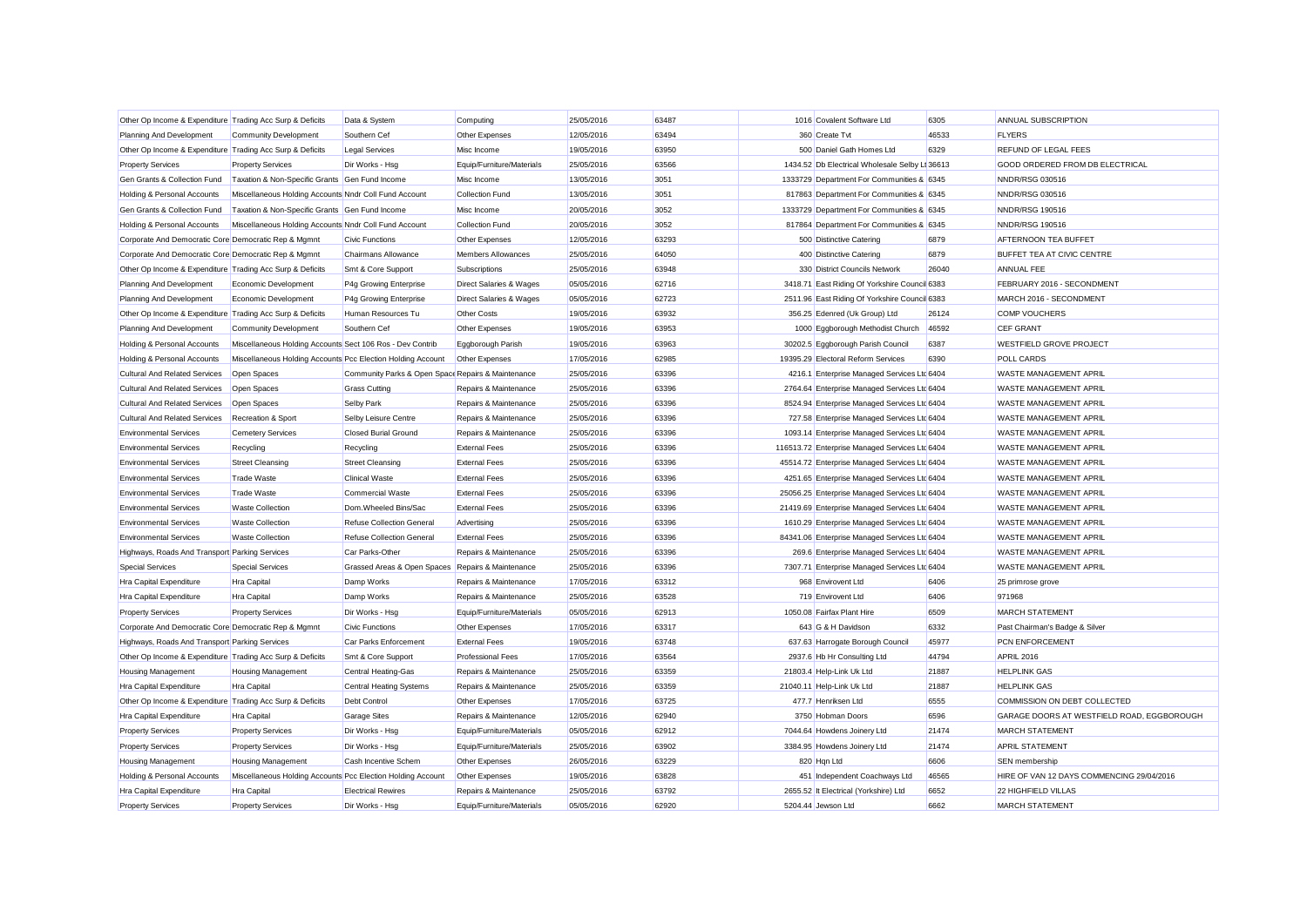| <b>Property Services</b>                                                                 | <b>Property Services</b>                                   | Dir Works - Hsg                                      | Equip/Furniture/Materials    | 25/05/2016               | 63897 | 4615.3 Jewson Ltd                                                                       | 6662  | <b>APRIL STATEMENT</b>                   |
|------------------------------------------------------------------------------------------|------------------------------------------------------------|------------------------------------------------------|------------------------------|--------------------------|-------|-----------------------------------------------------------------------------------------|-------|------------------------------------------|
| <b>Gf Capital Expenditure</b>                                                            | General Fund Capital                                       | Industrial Units-Road Adoption                       | <b>Professional Fees</b>     | 19/05/2016               | 63952 | 600 Jles Northern Limited                                                               | 45005 | <b>HIGHWAY INSPECTION</b>                |
| <b>Gf Capital Expenditure</b>                                                            | <b>General Fund Capital</b>                                | Industrial Units-Road Adoption                       | <b>Professional Fees</b>     | 19/05/2016               | 63954 | 600 Jles Northern Limited                                                               | 45005 | <b>HIGHWAYS INSPECTION</b>               |
| <b>Special Services</b>                                                                  | Special Services                                           | <b>Community Centres</b>                             | Other Expenses               | 12/05/2016               | 60683 | 800 Kellington P.C Hall                                                                 | 35621 | HIRE OF VILLAGE HALL 40 SESSIONS OVER 60 |
| Housing Management                                                                       | <b>Housing Management</b>                                  | <b>Housing Management</b>                            | <b>Legal Fees</b>            | 13/05/2016               | 3050  | 1195 Liberata Uk Ltd                                                                    | 36656 | PCOL CLAIMS                              |
| <b>Special Services</b>                                                                  | <b>Special Services</b>                                    | <b>Community Centres</b>                             | Clothing & Uniforms          | 26/05/2016               | 63336 | 527.89 Lyreco Uk Ltd                                                                    | 6787  | 7336039 Traveller bag                    |
| Other Op Income & Expenditure Trading Acc Surp & Deficits                                |                                                            | <b>Policy Strategy</b>                               | Direct Salaries & Wages      | 25/05/2016               | 63511 | 1727.25 Matchtech                                                                       | 43334 | Personal Information                     |
| Other Op Income & Expenditure Trading Acc Surp & Deficits                                |                                                            | <b>Policy Strategy</b>                               | Direct Salaries & Wages      | 25/05/2016               | 63512 | 1935.5 Matchtech                                                                        | 43334 | Personal Information                     |
| Corporate And Democratic Core Corporate Management                                       |                                                            | <b>External Audit</b>                                | Other Expenses               | 26/05/2016               | 63344 | 4470 Mazars Llo                                                                         | 6810  | External Audit Fee 2015/16               |
| Corporate And Democratic Core Corporate Management                                       |                                                            | <b>External Audit</b>                                | Other Expenses               | 26/05/2016               | 63345 | 4470 Mazars Llo                                                                         | 6810  | External Audit Fee 2015/16               |
| Other Op Income & Expenditure Trading Acc Surp & Deficits                                |                                                            | Community Officer Team                               | <b>Training Expenses</b>     | 05/05/2016               | 62988 | 270 Micro-Id Limited                                                                    | 46450 | MICROCHIP TRAINING FOR 2 PEOPLE          |
| Other Op Income & Expenditure Trading Acc Surp & Deficits                                |                                                            | <b>Legal Services</b>                                | Legal Fees                   | 19/05/2016               | 63746 | 300 Miss Ayesha Smart                                                                   | 46559 | <b>BRIEF TO ATTEND</b>                   |
| <b>Property Services</b>                                                                 | <b>Property Services</b>                                   | Dir Works - Hsg                                      | Equip/Furniture/Materials    | 25/05/2016               | 63905 | 1802.7 Mkm Building Supplies Ltd                                                        | 21210 | <b>APRIL STATEMENT</b>                   |
| <b>Property Services</b>                                                                 | <b>Property Services</b>                                   | Dir Works - Hsg                                      | Equip/Furniture/Materials    | 25/05/2016               | 63906 | 687.58 Mkm Building Supplies Ltd                                                        | 21210 | <b>APRIL STATEMENT</b>                   |
| Other Op Income & Expenditure Trading Acc Surp & Deficits                                |                                                            | Benefits & Taxation                                  | <b>Professional Fees</b>     | 05/05/2016               | 63283 | 883.74 Morgan Hunt Uk Limited                                                           | 39137 | Personal Information                     |
| Other Op Income & Expenditure Trading Acc Surp & Deficits                                |                                                            | <b>Benefits &amp; Taxation</b>                       | <b>Professional Fees</b>     | 05/05/2016               | 63284 | 942.5 Morgan Hunt Uk Limited                                                            | 39137 | Personal Information                     |
| Other Op Income & Expenditure Trading Acc Surp & Deficits                                |                                                            | Benefits & Taxation                                  | <b>Professional Fees</b>     | 12/05/2016               | 63498 | 1001 Morgan Hunt Uk Limited                                                             | 39137 | Personal Information                     |
| Other Op Income & Expenditure Trading Acc Surp & Deficits                                |                                                            | <b>Benefits &amp; Taxation</b>                       | <b>Professional Fees</b>     | 25/05/2016               | 63811 | 988 Morgan Hunt Uk Limited                                                              | 39137 | Personal Information                     |
| <b>Housing Management</b>                                                                | <b>Housing Management</b>                                  | Central Heating-Gas                                  | <b>Professional Fees</b>     | 12/05/2016               | 63594 | 524.88 Morgan Lambert Ltd                                                               | 6835  | <b>AUDITS</b>                            |
| Housing Management                                                                       | <b>Housing Management</b>                                  | Central Heating-Gas                                  | <b>Professional Fees</b>     | 25/05/2016               | 63486 | 816.48 Morgan Lambert Ltd                                                               | 6835  | THIRD PARTY QUALITY AUDITS               |
| Corporate And Democratic Core Corporate Management                                       |                                                            | Customer & Community Project Direct Salaries & Wages |                              | 05/05/2016               | 63285 | 1620 Mrs K Frost                                                                        | 45524 | <b>K FROST APRIL</b>                     |
| Corporate And Democratic Core Corporate Management                                       |                                                            | Customer & Community Project Direct Salaries & Wages |                              | 17/05/2016               | 63781 | 2160 Mrs K Frost                                                                        | 45524 | CONSULTANCY FEE                          |
| Corporate And Democratic Core Corporate Management                                       |                                                            | Customer & Community Project Direct Salaries & Wages |                              | 26/05/2016               | 64134 | 1080 Mrs K Frost                                                                        | 45524 | <b>CONSULTANCY FEES</b>                  |
| Central Services To The Public Local Tax Collection                                      |                                                            | Council Tax Collection                               | Computing                    | 17/05/2016               | 61825 | 473.01 Neopost Ltd                                                                      | 6867  | rental lease agreement 25/04/16-24/07/16 |
| <b>Environmental Services</b>                                                            | <b>Trade Waste</b>                                         | <b>Commercial Waste</b>                              | <b>External Fees</b>         | 05/05/2016               | 63281 | 11955.33 North Yorkshire County Council 6902                                            |       | <b>COMMERCIAL WASTE</b>                  |
| Other Op Income & Expenditure Trading Acc Surp & Deficits                                |                                                            | Data & System                                        | Computing                    | 05/05/2016               | 62708 | 1450 North Yorkshire County Council 6902                                                |       | CASE MANAGEMENT LICENSES/LEGAL SUPPORT   |
| Other Op Income & Expenditure Trading Acc Surp & Deficits                                |                                                            | <b>Legal Services</b>                                | Direct Salaries & Wages      | 05/05/2016               | 62708 | 1500 North Yorkshire County Council 6902                                                |       | CASE MANAGEMENT LICENSES/LEGAL SUPPORT   |
| Other Op Income & Expenditure Trading Acc Surp & Deficits                                |                                                            | Legal Services                                       | Legal Fees                   | 05/05/2016               | 62707 | 625 North Yorkshire County Council 6902                                                 |       | COUNSEL FEES FOR KINGS CHAMBERS          |
| Other Op Income & Expenditure Trading Acc Surp & Deficits                                |                                                            | <b>Central Telephones</b>                            | Communications               | 12/05/2016               | 61225 | 2186.45 North Yorkshire County Council 6902                                             |       | AZZURRI QUARTERLY TELEPHONE CHARGES      |
| Other Op Income & Expenditure Trading Acc Surp & Deficits                                |                                                            | Human Resources Tu                                   | <b>Training Expenses</b>     | 12/05/2016               | 61561 | 1000 North Yorkshire County Council 6902                                                |       | 4XHALF DAY SAFEGUARD TRAINING            |
| Other Op Income & Expenditure Trading Acc Surp & Deficits                                |                                                            | Ict                                                  | Communications               | 12/05/2016               | 63373 | 679 North Yorkshire County Council 6902                                                 |       | SL03348                                  |
| Holding & Personal Accounts                                                              |                                                            |                                                      | Nndr Pool Contribution       | 17/05/2016               | 63738 |                                                                                         |       | RETAINED BUS RATES NNDR 190516           |
|                                                                                          | Miscellaneous Holding Accounts Nndr Payers Coll Fund (Old) |                                                      |                              |                          | 62573 | 204076 North Yorkshire County Council 32208                                             |       |                                          |
| Other Op Income & Expenditure Trading Acc Surp & Deficits<br>Holding & Personal Accounts | Miscellaneous Holding Accounts C. Tax Payers Coll Fund Acc | <b>Print Costs Account</b>                           | Printing/Stationery/Gen Exps | 17/05/2016<br>23/05/2016 | 64086 | 460 North Yorkshire County Council 6902<br>3135656 North Yorkshire County Council 32208 |       | <b>FOLDERS</b><br>NYCC PRECEPT 250516    |
|                                                                                          |                                                            |                                                      | Nycc Precept                 | 17/05/2016               | 63739 | 22675 North Yorkshire Fire & Rescue                                                     | 32207 | RETAINED BUSINESS RATES NNDR 190516      |
| Holding & Personal Accounts                                                              | Miscellaneous Holding Accounts Nndr Payers Coll Fund (Old) |                                                      | Nndr Pool Contribution       | 23/05/2016               | 64087 | 180590 North Yorkshire Fire & Rescue                                                    | 32207 | <b>NYFRA 250516</b>                      |
| Holding & Personal Accounts                                                              | Miscellaneous Holding Accounts C. Tax Payers Coll Fund Acc |                                                      | Nyfra Precept                |                          |       |                                                                                         |       |                                          |
| Holding & Personal Accounts                                                              | Miscellaneous Holding Accounts C. Tax Payers Coll Fund Acc |                                                      | Nypa Precept                 | 23/05/2016               | 64088 | 594860 North Yorkshire Pcc                                                              | 32209 | NYPCC 250516                             |
| Other Op Income & Expenditure Trading Acc Surp & Deficits                                |                                                            | Data & System                                        | Computing                    | 12/05/2016               | 58763 | 375 Northgate Information Solutions 6890                                                |       | 01/05/15-30/04/16 INFO@WORK ANNUAL SOFTW |
| Other Op Income & Expenditure Trading Acc Surp & Deficits                                |                                                            | Data & System                                        | Computing                    | 12/05/2016               | 58764 | 375 Northgate Information Solutions 6890                                                |       | 1/5/13-30/4/14 ANNUAL SUPPORT            |
| Other Op Income & Expenditure Trading Acc Surp & Deficits                                |                                                            | Data & System                                        | Computing                    | 12/05/2016               | 58765 | 375 Northgate Information Solutions 6890                                                |       | 01/05/14-30/4/15 ANNUAL SOFTWARE         |
| Other Op Income & Expenditure Trading Acc Surp & Deficits                                |                                                            | Data & System                                        | Computing                    | 12/05/2016               | 58766 | 375 Northgate Information Solutions 6890                                                |       | 1/5/12-30/4/13 ANNUAL SOFTWARE SUPPORT   |
| <b>Gf Capital Expenditure</b>                                                            | General Fund Capital                                       | Ict - Capital Projects                               | Computing                    | 25/05/2016               | 63355 | 1425 Northgate Public Services Uk Ltd 26165                                             |       | PARIS Services to configure a            |
| <b>Housing Management</b>                                                                | <b>Housing Management</b>                                  | <b>Ousegate Hostel</b>                               | <b>Training Expenses</b>     | 19/05/2016               | 63474 | 900 O'Hare Decorating                                                                   | 46416 | decorating for 42 field drive            |
| Housing Management                                                                       | <b>Housing Management</b>                                  | <b>Painting Dwellings</b>                            | <b>External Fees</b>         | 12/05/2016               | 63547 | 1365.75 Owan Ltd                                                                        | 6943  | QUANTITY SURVEYING SERVICE               |
| Hra Capital Expenditure                                                                  | <b>Hra Capital</b>                                         | <b>Bathroom Replacements</b>                         | Repairs & Maintenance        | 12/05/2016               | 63547 | 394.55 Owan Ltd                                                                         | 6943  | QUANTITY SURVEYING SERVICE               |
| Hra Capital Expenditure                                                                  | <b>Hra Capital</b>                                         | Central Heating Systems                              | Repairs & Maintenance        | 12/05/2016               | 63547 | 789.1 Owan Ltd                                                                          | 6943  | QUANTITY SURVEYING SERVICE               |
| Hra Capital Expenditure                                                                  | <b>Hra</b> Capital                                         | Kitchens - Decent Homes                              | Repairs & Maintenance        | 12/05/2016               | 63547 | 546.3 Owan Ltd                                                                          | 6943  | QUANTITY SURVEYING SERVICE               |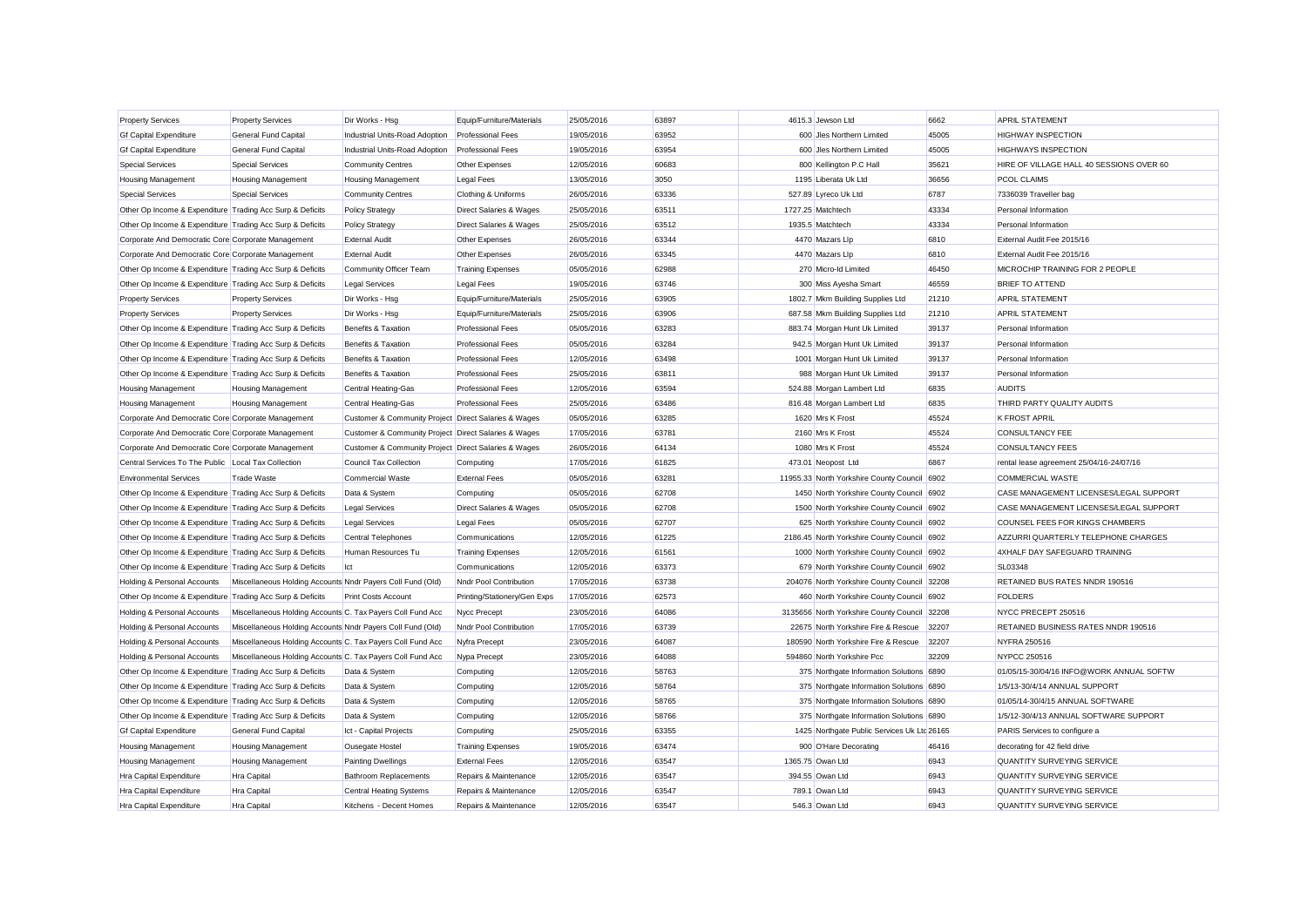| Hra Capital Expenditure                                   | Hra Capital                                                 | Marsh Croft Flooding Costs     | Repairs & Maintenance    | 12/05/2016 | 63547 | 849.8 Owan Ltd                        | 6943  | QUANTITY SURVEYING SERVICE               |
|-----------------------------------------------------------|-------------------------------------------------------------|--------------------------------|--------------------------|------------|-------|---------------------------------------|-------|------------------------------------------|
| Holding & Personal Accounts                               | Miscellaneous Holding Accounts Pcc Election Holding Account |                                | Other Expenses           | 19/05/2016 | 63817 | 470 P M H Services                    | 27876 | TOILET HIRE FOR MAY ELECTION             |
| <b>Gf Capital Expenditure</b>                             | <b>General Fund Capital</b>                                 | Car Park Ticket Machines       | Repairs & Maintenance    | 17/05/2016 | 63321 | 5372 Parkeon Ltd                      | 43317 | Quote SA-2016-0303-SS- Selby D           |
| Holding & Personal Accounts                               | Miscellaneous Holding Accounts Rent Payers Account          |                                | <b>Rent Refunds</b>      | 05/05/2016 | 63398 | 593.68 Personal Information           | 46496 | <b>OVERPAID RENT</b>                     |
| Planning And Development                                  | Development Control                                         | Development Management         | Misc Income              | 05/05/2016 | 63314 | 3465 Personal Information             | 46475 | REPAYMENT OF PLANNING FEES 2015/0551/OUT |
| Holding & Personal Accounts                               | Miscellaneous Holding Accounts Rent Payers Account          |                                | <b>Rent Refunds</b>      | 05/05/2016 | 63399 | 508.88 Personal Information           | 45760 | <b>OVERPAID RENT</b>                     |
| Holding & Personal Accounts                               | Miscellaneous Holding Accounts Rent Payers Account          |                                | <b>Rent Refunds</b>      | 05/05/2016 | 63397 | 362.35 Personal Information           | 46495 | <b>OVERPAID RENT</b>                     |
| Suspense                                                  | Misc Suspense Accounts                                      | Unidentified Bank Suspense     | Suspense                 | 19/05/2016 | 63941 | 307.16 Personal Information           | 46589 | CTAX 2267023-4                           |
| Other Op Income & Expenditure Trading Acc Surp & Deficits |                                                             | Finance                        | Severence Payments       | 25/05/2016 | 64120 | 15744.92 Personal Information         | 46610 | VOLUNTARY REDUNDANCY PAY                 |
| Planning And Development                                  | Development Control                                         | Development Management         | Misc Income              | 25/05/2016 | 64119 | 385 Personal Information              | 46609 | 2015/0908/FUL                            |
| Planning And Development                                  | Community Development                                       | Central Cef                    | Other Expenses           | 12/05/2016 | 63492 | 1000 Phazers Out Of School Club       | 46531 | CEF GRANT                                |
| Holding & Personal Accounts                               | Miscellaneous Holding Accounts Pcc Election Holding Account |                                | Other Expenses           | 19/05/2016 | 63552 | 5947.54 Portakabin Limited            | 32847 | Hire of 4 Portakabins as Polli           |
| Planning And Development                                  | <b>Community Development</b>                                | Southern Cef                   | Other Expenses           | 23/05/2016 | 64054 | 1000 Positive Youth                   | 46599 | <b>CEF GRANT</b>                         |
| <b>Property Services</b>                                  | <b>Property Services</b>                                    | Dir Works - Hsg                | <b>External Fees</b>     | 12/05/2016 | 63376 | 2231.72 Prism Medical Uk              | 41970 | 972354                                   |
| <b>Property Services</b>                                  | <b>Property Services</b>                                    | Dir Works - Hsg                | <b>External Fees</b>     | 12/05/2016 | 63377 | 931.75 Prism Medical Uk               | 41970 | 972354                                   |
| <b>Property Services</b>                                  | <b>Property Services</b>                                    | Dir Works - Hsg                | <b>External Fees</b>     | 25/05/2016 | 64042 | 541 Prism Medical Uk                  | 41970 | REPAIR OF TERRYS HARMONY TFL             |
| Other Op Income & Expenditure Trading Acc Surp & Deficits |                                                             | Ict                            | Computing                | 26/05/2016 | 63923 | 948.4 Probrand Limited                | 37238 | 60 1.6TB Tapes                           |
| Hra Capital Expenditure                                   | Hra Capital                                                 | <b>Central Heating Systems</b> | Repairs & Maintenance    | 05/05/2016 | 63363 | 976.97 Pts Plumbing Trade Supplies    | 34513 | <b>HEATING SCHEME</b>                    |
| Hra Capital Expenditure                                   | Hra Capital                                                 | Central Heating Systems        | Repairs & Maintenance    | 05/05/2016 | 63364 | 1530.19 Pts Plumbing Trade Supplies   | 34513 | <b>HEATING SCHEME</b>                    |
| Hra Capital Expenditure                                   | Hra Capital                                                 | Central Heating Systems        | Repairs & Maintenance    | 05/05/2016 | 63365 | 2401.6 Pts Plumbing Trade Supplies    | 34513 | <b>HEATING SCHEME</b>                    |
| Hra Capital Expenditure                                   | Hra Capital                                                 | <b>Central Heating Systems</b> | Repairs & Maintenance    | 05/05/2016 | 63366 | 1955.17 Pts Plumbing Trade Supplies   | 34513 | <b>HEATING SCHEME</b>                    |
| Hra Capital Expenditure                                   | Hra Capital                                                 | <b>Central Heating Systems</b> | Repairs & Maintenance    | 05/05/2016 | 63367 | 1730.07 Pts Plumbing Trade Supplies   | 34513 | <b>HEATING SCHEME</b>                    |
| Special Services                                          | <b>Special Services</b>                                     | <b>Pumping Stations</b>        | Repairs & Maintenance    | 17/05/2016 | 63326 | 977.5 R A Dalton                      | 6326  | LABURNUM GROVE                           |
| Hra Capital Expenditure                                   | <b>Hra Capital</b>                                          | <b>Central Heating Systems</b> | Repairs & Maintenance    | 25/05/2016 | 63545 | 13337.22 R N E Electrical Contractors | 7081  | <b>VARIOUS</b>                           |
| Hra Capital Expenditure                                   | Hra Capital                                                 | <b>Electrical Rewires</b>      | Repairs & Maintenance    | 25/05/2016 | 63544 | 642.44 R N E Electrical Contractors   | 7081  | <b>VARIOUS</b>                           |
| <b>Special Services</b>                                   | <b>Special Services</b>                                     | <b>Community Centres</b>       | Repairs & Maintenance    | 25/05/2016 | 63545 | 845.5 R N E Electrical Contractors    | 7081  | <b>VARIOUS</b>                           |
| Other Op Income & Expenditure Trading Acc Surp & Deficits |                                                             | Ict                            | Computing                | 25/05/2016 | 63387 | 916.75 Razorblue Ltd                  | 27684 | <b>IT SUPPORT</b>                        |
| <b>Gf Capital Expenditure</b>                             | <b>General Fund Capital</b>                                 | <b>Fms Project</b>             | Computing                | 12/05/2016 | 63593 | 1642.5 Richmondshire District Council | 40311 | ORACLE                                   |
| Planning And Development                                  | Development Control                                         | Development Management         | <b>Professional Fees</b> | 25/05/2016 | 63926 | 295 Rosetta Landscape Design          | 6987  | MAIN STREET, SOUTH DUFFIELD - 2644       |
| Central Services To The Public                            | Elections                                                   | Register Of Electors           | Communications           | 12/05/2016 | 62971 | 1147.75 Royal Mail Group Plc          | 7100  | AUGUST 2015                              |
| Holding & Personal Accounts                               | Miscellaneous Holding Accounts Pcc Election Holding Account |                                | Other Expenses           | 12/05/2016 | 63499 | 1078.6 Royal Mail Group Plc           | 7100  | RESPONSE PLUS SERVICE                    |
| Other Op Income & Expenditure Trading Acc Surp & Deficits |                                                             | Postage Account                | Communications           | 12/05/2016 | 63502 | 1185.38 Royal Mail Group Plc          | 7100  | POST                                     |
| Holding & Personal Accounts                               | Miscellaneous Holding Accounts Pcc Election Holding Account |                                | Other Expenses           | 25/05/2016 | 63519 | 1238.85 Royal Mail Group Plc          | 7100  | RESPONSE PLUS SERVICE                    |
| Planning And Development                                  | Economic Development                                        | P4g Retail Experience - Step   | <b>Professional Fees</b> | 05/05/2016 | 62892 | 600 Ruralis                           | 34516 | 3 DAYS CONTRACT SUPPORT TO STEP          |
| Planning And Development                                  | Economic Development                                        | P4g Retail Experience - Step   | <b>Professional Fees</b> | 19/05/2016 | 63805 | 500 Ruralis                           | 34516 | CONTRACT SUPPORT TO STEP                 |
| Planning And Development                                  | Economic Development                                        | P4g Retail Experience - Step   | <b>Professional Fees</b> | 19/05/2016 | 63806 | 800 Ruralis                           | 34516 | CONTRACT SUPPORT TO STEP                 |
| Other Op Income & Expenditure Trading Acc Surp & Deficits |                                                             | Community Officer Team         | Direct Salaries & Wages  | 05/05/2016 | 62801 | 561.6 Ryedale District Council        | 46424 | 36 LONE WORKERS                          |
| Other Op Income & Expenditure Trading Acc Surp & Deficits |                                                             | Community Officer Team         | <b>External Fees</b>     | 12/05/2016 | 62800 | 5205.34 Ryedale District Council      | 46424 | ANNUAL CHARGE FOR OUT OF HOURS REPAIRS   |
| <b>Environmental Services</b>                             | Recycling                                                   | Recycling                      | <b>External Fees</b>     | 17/05/2016 | 63296 | 560.35 Ryedale Organics Ltd           | 6694  | <b>GREENWASTE WEEK 16</b>                |
| Central Services To The Public Local Tax Collection       |                                                             | Council Tax Collection         | <b>External Fees</b>     | 13/05/2016 | 3058  | 1183.67 Santander                     | 6052  | APR16-CTAX                               |
| <b>Housing Management</b>                                 | <b>Housing Management</b>                                   | <b>Rent Project</b>            | <b>External Fees</b>     | 13/05/2016 | 3061  | 769.45 Santander                      | 6052  | APRIL 16 RENTS                           |
| Other Op Income & Expenditure Trading Acc Surp & Deficits |                                                             | <b>Business Support</b>        | <b>External Fees</b>     | 13/05/2016 | 3059  | 313.86 Santander                      | 6052  | APRIL 16 INTERNET                        |
| Planning And Development                                  | Economic Development                                        | <b>Property Management</b>     | Repairs & Maintenance    | 12/05/2016 | 62793 | 1572 Savills                          | 21720 | <b>BURN AIRFIELD</b>                     |
| Corporate And Democratic Core Democratic Rep & Mgmnt      |                                                             | <b>Civic Functions</b>         | Other Expenses           | 19/05/2016 | 63381 | 345 Se7en Video Production Ltd        | 45367 | HALF DAY FILMING                         |
| Holding & Personal Accounts                               | Miscellaneous Holding Accounts Pcc Election Holding Account |                                | Other Expenses           | 12/05/2016 | 63535 | 550 Selby Community Trust             | 7149  | PCC ELECTION                             |
| <b>Housing Management</b>                                 | <b>Housing Management</b>                                   | <b>Edgerton Lodge</b>          | Other Expenses           | 05/05/2016 | 62377 | 1095.32 Selby District Council        | 7151  | FLAT L EDGERTON LODGE APRIL+MAY CTAX     |
| <b>Housing Management</b>                                 | <b>Housing Management</b>                                   | <b>Edgerton Lodge</b>          | Other Expenses           | 05/05/2016 | 62378 | 1095.32 Selby District Council        | 7151  | FLAT F EDGERTON LODGE APRIL+MAY CTAX     |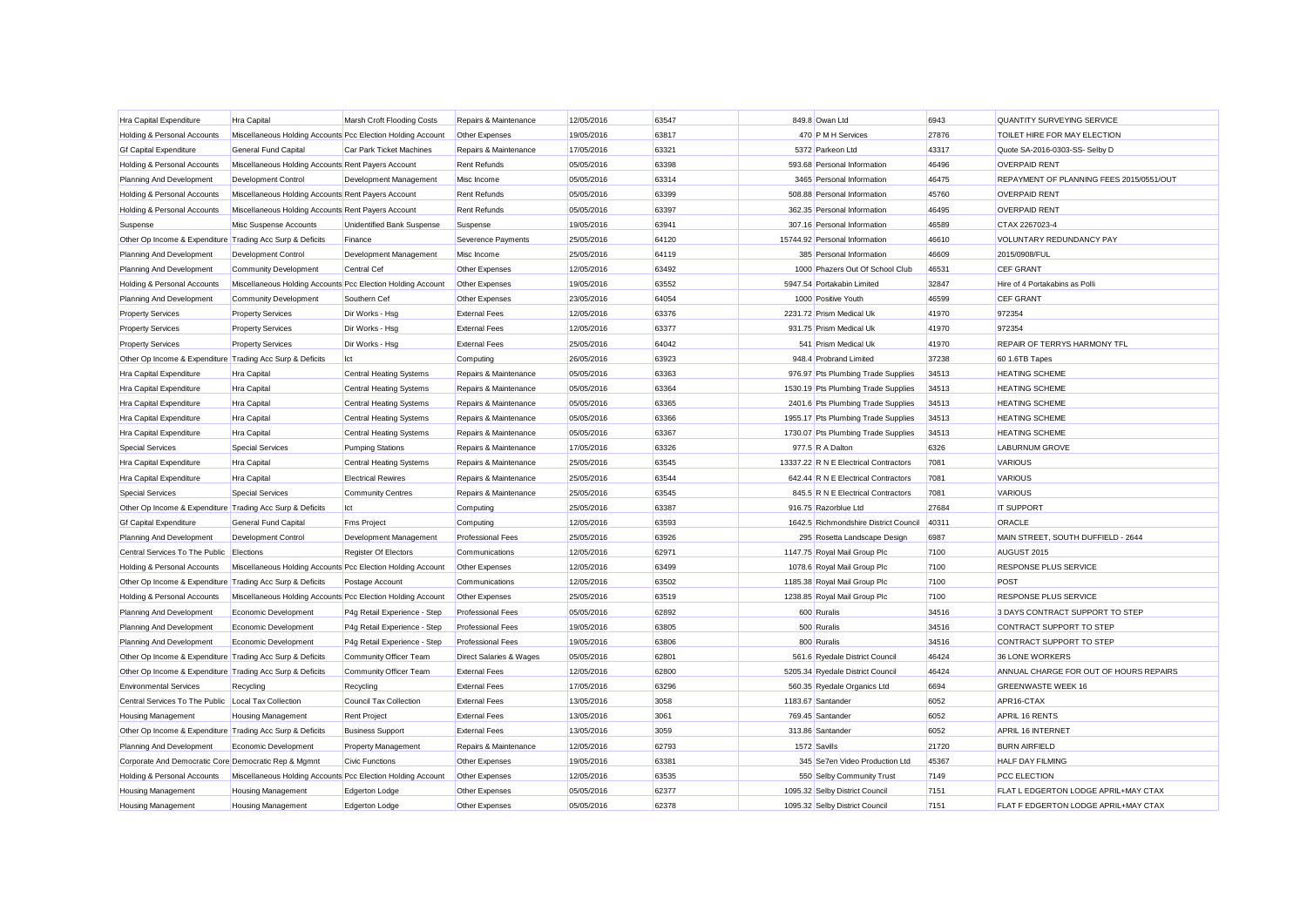| <b>Housing Management</b>                                 | <b>Housing Management</b> | Edgerton Lodge                                       | Other Expenses            | 05/05/2016 | 62379 | 1095.32 Selby District Council                | 7151  | FLAT G EDGERTON LODGE APRIL+MAY 16 CTAX  |
|-----------------------------------------------------------|---------------------------|------------------------------------------------------|---------------------------|------------|-------|-----------------------------------------------|-------|------------------------------------------|
| <b>Housing Management</b>                                 | <b>Housing Management</b> | Edgerton Lodge                                       | Other Expenses            | 05/05/2016 | 62380 | 1095.32 Selby District Council                | 7151  | FLAT E EDGERTON LODGE APRIL+ MAY 16 CTAX |
| <b>Housing Management</b>                                 | <b>Housing Management</b> | <b>Edgerton Lodge</b>                                | Other Expenses            | 05/05/2016 | 62381 | 1095.32 Selby District Council                | 7151  | FLAT C EDGERTON LODGE APRIL+MAY 16 CTAX  |
| <b>Housing Management</b>                                 | <b>Housing Management</b> | <b>Edgerton Lodge</b>                                | Other Expenses            | 05/05/2016 | 62383 | 1095.32 Selby District Council                | 7151  | FLAT A EDGERTON LODGE APRIL+MAY 16 CTAXS |
| Housing Management                                        | <b>Housing Management</b> | Edgerton Lodge                                       | Other Expenses            | 05/05/2016 | 62384 | 1095.32 Selby District Council                | 7151  | FLAT B EDGERTON LODGE APRIL+MAY 16 CTAX  |
| <b>Housing Management</b>                                 | <b>Housing Management</b> | Edgerton Lodge                                       | Other Expenses            | 05/05/2016 | 62386 | 1277.87 Selby District Council                | 7151  | FLAT D EDGERTON LODGE APRIL+MAY CTAX     |
| <b>Housing Management</b>                                 | <b>Housing Management</b> | <b>Edgerton Lodge</b>                                | Other Expenses            | 05/05/2016 | 62622 | 1086.32 Selby District Council                | 7151  | FLAT H EDGERTON LODGE                    |
| Other Op Income & Expenditure Trading Acc Surp & Deficits |                           | <b>Civic Centre</b>                                  | Repairs & Maintenance     | 05/05/2016 | 63371 | 315 Selby District Council                    | 7167  | PETTY CASH                               |
| <b>Housing Management</b>                                 | <b>Housing Management</b> | Hsg.Gen.Management                                   | Other Expenses            | 17/05/2016 | 63704 | 384 Selby District Council                    | 7151  | 36 FIELD DRIVE                           |
| Planning And Development                                  | Community Development     | <b>Central Cef</b>                                   | Other Expenses            | 25/05/2016 | 64132 | 900 Selby Food Festival Committee 46623       |       | SELBY FOOD FESTIVAL GRANT                |
| <b>Property Services</b>                                  | <b>Property Services</b>  | Dir Works - Hsg                                      | Equip/Furniture/Materials | 05/05/2016 | 62915 | 2632.58 Selby Glass                           | 7172  | <b>MARCH STATEMENT</b>                   |
| <b>Property Services</b>                                  | <b>Property Services</b>  | Dir Works - Hsg                                      | Equip/Furniture/Materials | 25/05/2016 | 63907 | 1637.53 Selby Glass                           | 7172  | <b>APRIL STATEMENT</b>                   |
| Other Op Income & Expenditure Trading Acc Surp & Deficits |                           | Human Resources Tu                                   | <b>Professional Fees</b>  | 25/05/2016 | 63802 | 635 Selby Healthcare Ltd                      | 31239 | PRE EMPLOYMENT CHECKS                    |
| Hra Capital Expenditure                                   | <b>Hra Capital</b>        | Environmental Improvement Plai Repairs & Maintenance |                           | 12/05/2016 | 62756 | 15000 Selby Town Council                      | 7184  | 7 STONEBRIDGE ALLOTMENTS PERIMETER FENCE |
| Corporate And Democratic Core Democratic Rep & Mgmnt      |                           | Civic Functions                                      | Other Expenses            | 19/05/2016 | 62930 | 640 Shaw & Sons Ltd                           | 7192  | 4 Framed Scrolls for Extraordi           |
| <b>Housing Management</b>                                 | <b>Housing Management</b> | Resource Accounting                                  | Other Expenses            | 19/05/2016 | 63925 | 400 Shelter Training And Publication: 41025   |       | SHELTER LEGAL USER LICENCES              |
| Planning And Development                                  | Economic Development      | P4g Retaisdl Experience                              | Grants                    | 17/05/2016 | 63708 | 30000 Sherburn In Elmet Parish Counc 7199     |       | remainder of funding for village centrej |
| Planning And Development                                  | Community Development     | <b>Western Cef</b>                                   | Other Expenses            | 19/05/2016 | 63955 | 1000 Sherburn In Elmet Parish Counc 7199      |       | <b>CEF GRANT</b>                         |
| <b>Property Services</b>                                  | <b>Property Services</b>  | Dir Works - Hsg                                      | <b>External Fees</b>      | 05/05/2016 | 63324 | 2995 Sherwood Property Building Sen 35336     |       | 57 NORTH DRIVE                           |
| <b>Property Services</b>                                  | <b>Property Services</b>  | Dir Works - Hsg                                      | <b>External Fees</b>      | 05/05/2016 | 63325 | 2995 Sherwood Property Building Serv 35336    |       | 10 NORMANDY CLOSE                        |
| <b>Property Services</b>                                  | <b>Property Services</b>  | Dir Works - Hsg                                      | Other Expenses            | 05/05/2016 | 63323 | 475 Sherwood Property Building Serv 35336     |       | 12 ST WILFREDS                           |
| Hra Capital Expenditure                                   | <b>Hra Capital</b>        | Void Property Repairs                                | Repairs & Maintenance     | 17/05/2016 | 63523 | 340 Sherwood Property Building Sen 35336      |       | 20 LAURIE BACKHOUSE                      |
| <b>Property Services</b>                                  | <b>Property Services</b>  | Dir Works - Hsg                                      | <b>External Fees</b>      | 17/05/2016 | 63522 | 340 Sherwood Property Building Sen 35336      |       | 4 WESTFIELD COURT                        |
| <b>Property Services</b>                                  | <b>Property Services</b>  | Dir Works - Hsg                                      | Other Expenses            | 17/05/2016 | 63520 | 695 Sherwood Property Building Sen 35336      |       | 126 WOODVILLE TERRACE                    |
| <b>Property Services</b>                                  | <b>Property Services</b>  | Dir Works - Hsg                                      | Other Expenses            | 17/05/2016 | 63521 | 662 Sherwood Property Building Serv 35336     |       | 2 ST MARYS CLOSE                         |
| <b>Property Services</b>                                  | <b>Property Services</b>  | Dir Works - Hsg                                      | Other Expenses            | 17/05/2016 | 63524 | 340 Sherwood Property Building Sen 35336      |       | 57 NORTH DRIVE                           |
| <b>Housing Management</b>                                 | <b>Housing Management</b> | Fencing - Planned                                    | Repairs & Maintenance     | 12/05/2016 | 63550 | 320 Simon Calvert Contractors Ltd             | 44422 | 20 BRIGHT WALK                           |
| Hra Capital Expenditure                                   | <b>Hra Capital</b>        | Void Property Repairs                                | Repairs & Maintenance     | 12/05/2016 | 57844 | 1315 Simon Calvert Contractors Ltd            | 44422 | 55 EVERSLEY MOUNT SHERBURN IN ELMET      |
| <b>Housing Management</b>                                 | <b>Housing Management</b> | Fencing - Planned                                    | Repairs & Maintenance     | 17/05/2016 | 63206 | 570 Simon Calvert Contractors Ltd             | 44422 | 24 STEINCROFT ROAD                       |
| <b>Housing Management</b>                                 | <b>Housing Management</b> | Fencing - Planned                                    | Repairs & Maintenance     | 17/05/2016 | 63207 | 670 Simon Calvert Contractors Ltd             | 44422 | 16 BRIGHT WALK                           |
| <b>Housing Management</b>                                 | <b>Housing Management</b> | Fencing - Planned                                    | Repairs & Maintenance     | 17/05/2016 | 63209 | 800 Simon Calvert Contractors Ltd             | 44422 | 21 CHARLES STREET                        |
| <b>Housing Management</b>                                 | <b>Housing Management</b> | Fencing - Planned                                    | Repairs & Maintenance     | 17/05/2016 | 63210 | 495 Simon Calvert Contractors Ltd             | 44422 | 49 NORTHFIELD                            |
| <b>Housing Management</b>                                 | <b>Housing Management</b> | Fencing - Planned                                    | Repairs & Maintenance     | 17/05/2016 | 63211 | 675 Simon Calvert Contractors Ltd             | 44422 | 10 ABBOTS ROAD                           |
| <b>Housing Management</b>                                 | <b>Housing Management</b> | Fencing - Planned                                    | Repairs & Maintenance     | 17/05/2016 | 63213 | 410 Simon Calvert Contractors Ltd             | 44422 | <b>5 MIRKHILL ROAD</b>                   |
| <b>Housing Management</b>                                 | <b>Housing Management</b> | Fencing - Planned                                    | Repairs & Maintenance     | 17/05/2016 | 63218 | 840 Simon Calvert Contractors Ltd             | 44422 | 9 SUDFORTH LANE                          |
| <b>Housing Management</b>                                 | <b>Housing Management</b> | Fencing - Planned                                    | Repairs & Maintenance     | 17/05/2016 | 63219 | 560 Simon Calvert Contractors Ltd             | 44422 | 2 STATION COTTAGES                       |
| <b>Housing Management</b>                                 | <b>Housing Management</b> | Fencing - Planned                                    | Repairs & Maintenance     | 17/05/2016 | 63222 | 720 Simon Calvert Contractors Ltd             | 44422 | 5 SPRINGFIELD ROAD                       |
| <b>Housing Management</b>                                 | <b>Housing Management</b> | Fencing - Planned                                    | Repairs & Maintenance     | 17/05/2016 | 63223 | 370 Simon Calvert Contractors Ltd             | 44422 | 14 WESTFIELD CLOSE                       |
| <b>Housing Management</b>                                 | <b>Housing Management</b> | Fencing - Planned                                    | Repairs & Maintenance     | 17/05/2016 | 63224 | 570 Simon Calvert Contractors Ltd             | 44422 | 3 WEELAND BUNGALOWS                      |
| <b>Housing Management</b>                                 | <b>Housing Management</b> | Fencing - Planned                                    | Repairs & Maintenance     | 17/05/2016 | 63225 | 570 Simon Calvert Contractors Ltd             | 44422 | 11 WESTFIELD AVENUE                      |
| <b>Housing Management</b>                                 | <b>Housing Management</b> | Fencing - Planned                                    | Repairs & Maintenance     | 17/05/2016 | 63226 | 506 Simon Calvert Contractors Ltd             | 44422 | 5 SPRINGFIELD ROAD                       |
| <b>Housing Management</b>                                 | <b>Housing Management</b> | Fencing - Planned                                    | Repairs & Maintenance     | 17/05/2016 | 63227 | 520 Simon Calvert Contractors Ltd             | 44422 | 5 SPRINGFIELD ROAD                       |
| Hra Capital Expenditure                                   | <b>Hra Capital</b>        | Environmental Improvement Plar Repairs & Maintenance |                           | 26/05/2016 | 58645 | 3576 Simon Calvert Contractors Ltd            | 44422 | Clear 2 garage sites                     |
| Other Op Income & Expenditure Trading Acc Surp & Deficits |                           | Smt & Core Support                                   | <b>Professional Fees</b>  | 12/05/2016 | 63369 | 4849.2 Solace Group                           | 7235  | <b>ASSESSMENT SUPT</b>                   |
| Other Op Income & Expenditure Trading Acc Surp & Deficits |                           | Smt & Core Support                                   | <b>Professional Fees</b>  | 12/05/2016 | 63370 | 6353.14 Solace Group                          | 7235  | ASSESSMENT SUPPORT                       |
| Housing General Fund                                      | <b>Housing Strategy</b>   | Pfi Scheme (Housing)                                 | Other Expenses            | 19/05/2016 | 63533 | 32768.45 South Yorkshire Housing Ass Ltc 7239 |       | PFI FOR APRIL                            |
| Housing General Fund                                      | <b>Housing Strategy</b>   | Pfi Scheme (Housing)                                 | Other Expenses            | 19/05/2016 | 63930 | 33485.58 South Yorkshire Housing Ass Ltc 7239 |       | SELBY PFI MARCH 2016                     |
|                                                           |                           |                                                      |                           |            |       |                                               |       |                                          |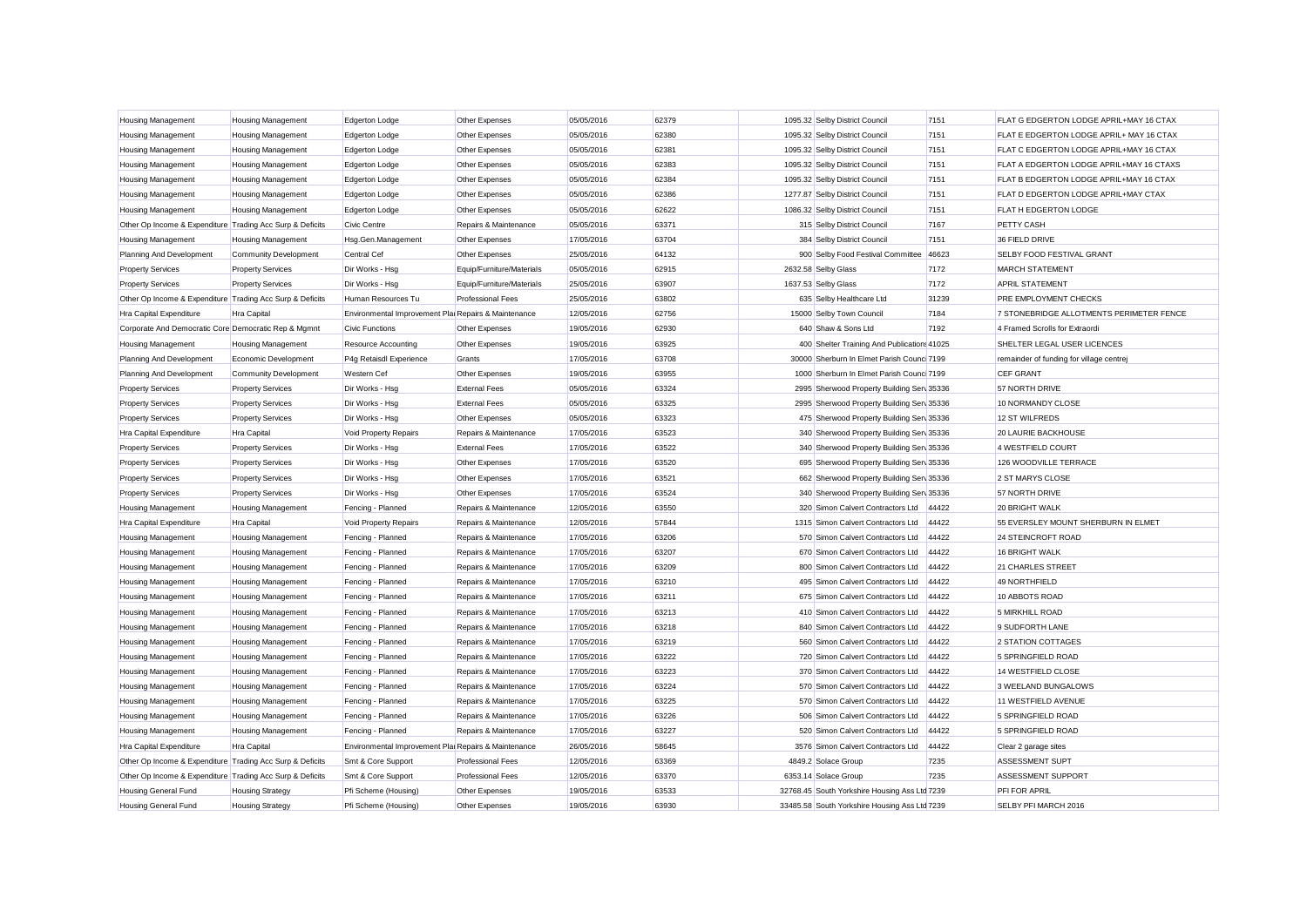| <b>Environmental Services</b>                             | <b>Trade Waste</b>            | <b>Clinical Waste</b>                     | <b>External Fees</b>           | 19/05/2016 | 63771 |                | 511.88 Srcl Ltd                              | 7251  | <b>WASTE DISPOSAL</b>                    |
|-----------------------------------------------------------|-------------------------------|-------------------------------------------|--------------------------------|------------|-------|----------------|----------------------------------------------|-------|------------------------------------------|
| Planning And Development                                  | <b>Community Development</b>  | Community Engagement Forum: External Fees |                                | 05/05/2016 | 62628 |                | 333.33 Tadcaster & Rural Community Ir 40494  |       | COMMUNITY DEVELOPMENT SUPPORT            |
| Planning And Development                                  | Community Development         | Tadcaster & Villages Cef                  | Other Expenses                 | 05/05/2016 | 63291 |                | 1084.55 Tadcaster & Rural Community In 40494 |       | TADCASTER ENCAGEMENT FORUM GRANT         |
| Planning And Development                                  | Community Development         | Central Cef                               | Other Expenses                 | 05/05/2016 | 63361 |                | 1000 Tamarak Selby District Scout Ca 46485   |       | CEF GRANT                                |
| Housing General Fund                                      | <b>Housing Benefits Admin</b> | Counter Fraud Unit                        | Subscriptions                  | 19/05/2016 | 61570 |                | 1000 Tameside Mbc                            | 7298  | SUBSCRIPTION ANTI FRAUD NETWORK 2016/17  |
| <b>Environmental Services</b>                             | Comm Safety (Safety Services) | Cs-Partner Contributions                  | Other Expenses                 | 12/05/2016 | 62194 |                | 3700 Telesiseagle Ltd                        | 46134 | portable marking system                  |
| <b>Environmental Services</b>                             | Recycling                     | Recycling                                 | <b>External Fees</b>           | 19/05/2016 | 63731 |                | 6666.38 The Maltings Organic Treatment 35116 |       | <b>GREEN WASTE</b>                       |
| Other Op Income & Expenditure Trading Acc Surp & Deficits |                               | Enforcement                               | <b>Training Expenses</b>       | 05/05/2016 | 61379 |                | 967.2 The Oyster Partnership Ltd             | 43921 | Personal Information                     |
| Other Op Income & Expenditure Trading Acc Surp & Deficits |                               | Enforcement                               | <b>Training Expenses</b>       | 05/05/2016 | 61793 |                | 1114.8 The Oyster Partnership Ltd            | 43921 | Personal Information                     |
| Planning And Development                                  | <b>Planning Policy</b>        | Dev. Policy Serv. (Plan Selby)            | <b>Professional Fees</b>       | 25/05/2016 | 63518 |                | 1233.4 The Oyster Partnership Ltd            | 43921 | W/C 01/05/2016                           |
| Planning And Development                                  | <b>Community Development</b>  | Tadcaster & Villages Cef                  | Other Expenses                 | 19/05/2016 | 63945 |                | 338.04 Tour De Yorkshire Committee           | 46591 | <b>CEF GRANT</b>                         |
| <b>Property Services</b>                                  | <b>Property Services</b>      | Dir Works - Hsg                           | Equip/Furniture/Materials      | 05/05/2016 | 62919 |                | 336.6 Travis Perkins Trading Co Ltd          | 7352  | <b>MARCH STATEMENT</b>                   |
| <b>Property Services</b>                                  | <b>Property Services</b>      | Dir Works - Hsg                           | Equip/Furniture/Materials      | 25/05/2016 | 63903 |                | 433.51 Travis Perkins Trading Co Ltd         | 7352  | <b>APRIL STATEMENT</b>                   |
| Hra Other                                                 | Financing & Invest Inc & Exp  | <b>External Interest Payable</b>          | Other Expenses                 | 20/05/2016 | 3069  |                | 285512.5 Ubs Investment Bank                 | 22297 | <b>LGS INTEREST</b>                      |
| <b>Property Services</b>                                  | <b>Property Services</b>      | Dir Works - Hsq                           | <b>Running Costs</b>           | 12/05/2016 | 63483 |                | 385.14 Uk Fuels Ltd                          | 7373  | <b>FUEL CARDS</b>                        |
| <b>Property Services</b>                                  | <b>Property Services</b>      | Dir Works - Hsg                           | <b>Running Costs</b>           | 12/05/2016 | 63484 |                | 793 Uk Fuels Ltd                             | 7373  | <b>FUEL CARDS</b>                        |
| <b>Property Services</b>                                  | <b>Property Services</b>      | Dir Works - Hsg                           | <b>Running Costs</b>           | 12/05/2016 | 63485 |                | 884.82 Uk Fuels Ltd                          | 7373  | <b>FUEL CARDS</b>                        |
| <b>Property Services</b>                                  | <b>Property Services</b>      | Dir Works - Hsg                           | <b>Running Costs</b>           | 19/05/2016 | 63965 |                | 458.27 Uk Fuels Ltd                          | 7373  | <b>FUELS CARDS</b>                       |
| <b>Property Services</b>                                  | <b>Property Services</b>      | Dir Works - Hsg                           | <b>Running Costs</b>           | 26/05/2016 | 64234 |                | 612.35 Uk Fuels Ltd                          | 7373  | <b>FLEET ONE</b>                         |
| Special Services                                          | <b>Special Services</b>       | <b>Community Centres</b>                  | Fixtures & Fittings            | 19/05/2016 | 63782 |                | 642.7 Universal Fire Protection              | 7386  | <b>INSPECTION</b>                        |
| <b>Special Services</b>                                   | <b>Special Services</b>       | <b>Community Centres</b>                  | <b>Fixtures &amp; Fittings</b> | 19/05/2016 | 63783 |                | 440.3 Universal Fire Protection              | 7386  | <b>INSPECTION</b>                        |
| <b>Special Services</b>                                   | <b>Special Services</b>       | <b>Community Centres</b>                  | <b>Fixtures &amp; Fittings</b> | 19/05/2016 | 63784 |                | 344.05 Universal Fire Protection             | 7386  | <b>INSPECTION</b>                        |
| Planning And Development                                  | <b>Development Control</b>    | Development Management                    | <b>Professional Fees</b>       | 17/05/2016 | 63513 |                | 1000 Valuation Office Agency                 | 7399  | LAND AT BARFF LANE                       |
| Other Op Income & Expenditure Trading Acc Surp & Deficits |                               | Ict                                       | Computing                      | 19/05/2016 | 62730 |                | 4129.29 Vodafone Limited                     | 6201  | <b>DATA SERVICES</b>                     |
| <b>Environmental Services</b>                             | Regulatory Servics - Eh       | Taxi & Hire Licences                      | <b>Running Costs</b>           | 17/05/2016 | 63526 |                | 1040 Watsons                                 | 7429  | <b>TAXI TEST</b>                         |
| Housing Management                                        | <b>Housing Management</b>     | Solid Fuel Serv-PInd                      | Repairs & Maintenance          | 12/05/2016 | 63497 |                | 862.22 Wdh Solutions Ltd                     | 28604 | WHD LTD SOLID FUEL                       |
| Planning And Development                                  | <b>Planning Policy</b>        | Dev. Policy Serv. (Plan Selby)            | <b>Professional Fees</b>       | 05/05/2016 | 62298 |                | 500 West Yorkshire Combined Autho 45290      |       | Baseline REM Forecasts - Selby           |
| Other Op Income & Expenditure Trading Acc Surp & Deficits |                               | Postage Account                           | Communications                 | 05/05/2016 | 62976 | 1411.74 Whistl |                                              | 7335  | POST SENT WEEK ENDING 17/04/2016         |
| Central Services To The Public Local Tax Collection       |                               | <b>Council Tax Collection</b>             | Communications                 | 12/05/2016 | 62975 | 1411.36 Whistl |                                              | 7335  | LIABILITY ORDERS SENT WEEK ENDING 17/04  |
| Central Services To The Public Local Tax Collection       |                               | Council Tax Collection                    | Communications                 | 12/05/2016 | 63509 | 394.56 Whistl  |                                              | 7335  | PREM SORT                                |
| Other Op Income & Expenditure Trading Acc Surp & Deficits |                               | Postage Account                           | Communications                 | 12/05/2016 | 63379 | 1318.38 Whistl |                                              | 7335  | POST                                     |
| Other Op Income & Expenditure Trading Acc Surp & Deficits |                               | Postage Account                           | Communications                 | 12/05/2016 | 63510 | 1346.58 Whistl |                                              | 7335  | POST                                     |
| Other Op Income & Expenditure Trading Acc Surp & Deficits |                               | Postage Account                           | Communications                 | 19/05/2016 | 63848 | 875.91 Whistl  |                                              | 7335  | POST                                     |
| Other Op Income & Expenditure Trading Acc Surp & Deficits |                               | Postage Account                           | Communications                 | 25/05/2016 | 64041 | 1396.98 Whistl |                                              | 7335  | MAIL                                     |
| Other Op Income & Expenditure Trading Acc Surp & Deficits |                               | Postage Account                           | Communications                 | 26/05/2016 | 64242 | 1239.24 Whistl |                                              | 7335  | POST                                     |
| Highways, Roads And Transport Parking Services            |                               | Car Parks Pay & Dis.                      | Car Parking Income             | 19/05/2016 | 61978 |                | 538.8 Wigan Leisure & Culture Trust          | 7447  | REIMBURSEMENT OF CARPARK COSTS BY LEISUR |
| <b>Property Services</b>                                  | <b>Property Services</b>      | Dir Works - Hsq                           | Equip/Furniture/Materials      | 05/05/2016 | 62921 |                | 6930.49 Wolseley Uk Ltd                      | 7464  | <b>MARCH STATEMENT</b>                   |
| <b>Property Services</b>                                  | <b>Property Services</b>      | Dir Works - Hsg                           | Equip/Furniture/Materials      | 25/05/2016 | 63901 |                | 7142.24 Wolseley Uk Ltd                      | 7464  | <b>APRIL STATEMENT</b>                   |
| Other Op Income & Expenditure Trading Acc Surp & Deficits |                               | Data & System                             | Computing                      | 12/05/2016 | 63548 |                | 11147.97 Xpress Software Solutions Ltd       | 26623 | ANNUAL FEE                               |
| <b>Property Services</b>                                  | <b>Property Services</b>      | Dir Works - Hsg                           | Equip/Furniture/Materials      | 05/05/2016 | 62918 |                | 976.28 Yesss Electrical                      | 44266 | <b>MARCH STATEMENT</b>                   |
| <b>Property Services</b>                                  | <b>Property Services</b>      | Dir Works - Hsg                           | Equip/Furniture/Materials      | 25/05/2016 | 63898 |                | 2947.27 Yesss Electrical                     | 44266 | <b>APRIL STATEMENT</b>                   |
| <b>Property Services</b>                                  | <b>Property Services</b>      | Dir Works - Hsg                           | Other Expenses                 | 25/05/2016 | 63386 |                | 856.25 Yorkshire Commercial Cleaners 45499   |       | <b>VARIOUS PROPERTIES</b>                |
| <b>Property Services</b>                                  | <b>Property Services</b>      | Dir Works - Hsg                           | Other Expenses                 | 12/05/2016 | 61803 |                | 360 Yorkshire Energy Assessments L 46025     |       | 8 EPC'S FOR RIGHT TO BUYS                |
| <b>Property Services</b>                                  | <b>Property Services</b>      | Dir Works - Hsg                           | Other Expenses                 | 12/05/2016 | 63481 |                | 630 Yorkshire Energy Assessments L 46025     |       | <b>EPC'S VARIOUS</b>                     |
| <b>Gf Capital Expenditure</b>                             | <b>General Fund Capital</b>   | <b>Disabled Facilities Grants</b>         | Soft Loans                     | 25/05/2016 | 63912 |                | 3639.59 Yorkshire Housing Ltd                | 27220 | Personal Information                     |
| <b>Gf Capital Expenditure</b>                             | <b>General Fund Capital</b>   | <b>Disabled Facilities Grants</b>         | Soft Loans                     | 25/05/2016 | 63913 |                | 7711 Yorkshire Housing Ltd                   | 27220 | Personal Information                     |
| <b>Gf Capital Expenditure</b>                             | <b>General Fund Capital</b>   | <b>Disabled Facilities Grants</b>         | Soft Loans                     | 25/05/2016 | 63914 |                | 4555.8 Yorkshire Housing Ltd                 | 27220 | Personal Information                     |
|                                                           |                               |                                           |                                |            |       |                |                                              |       |                                          |